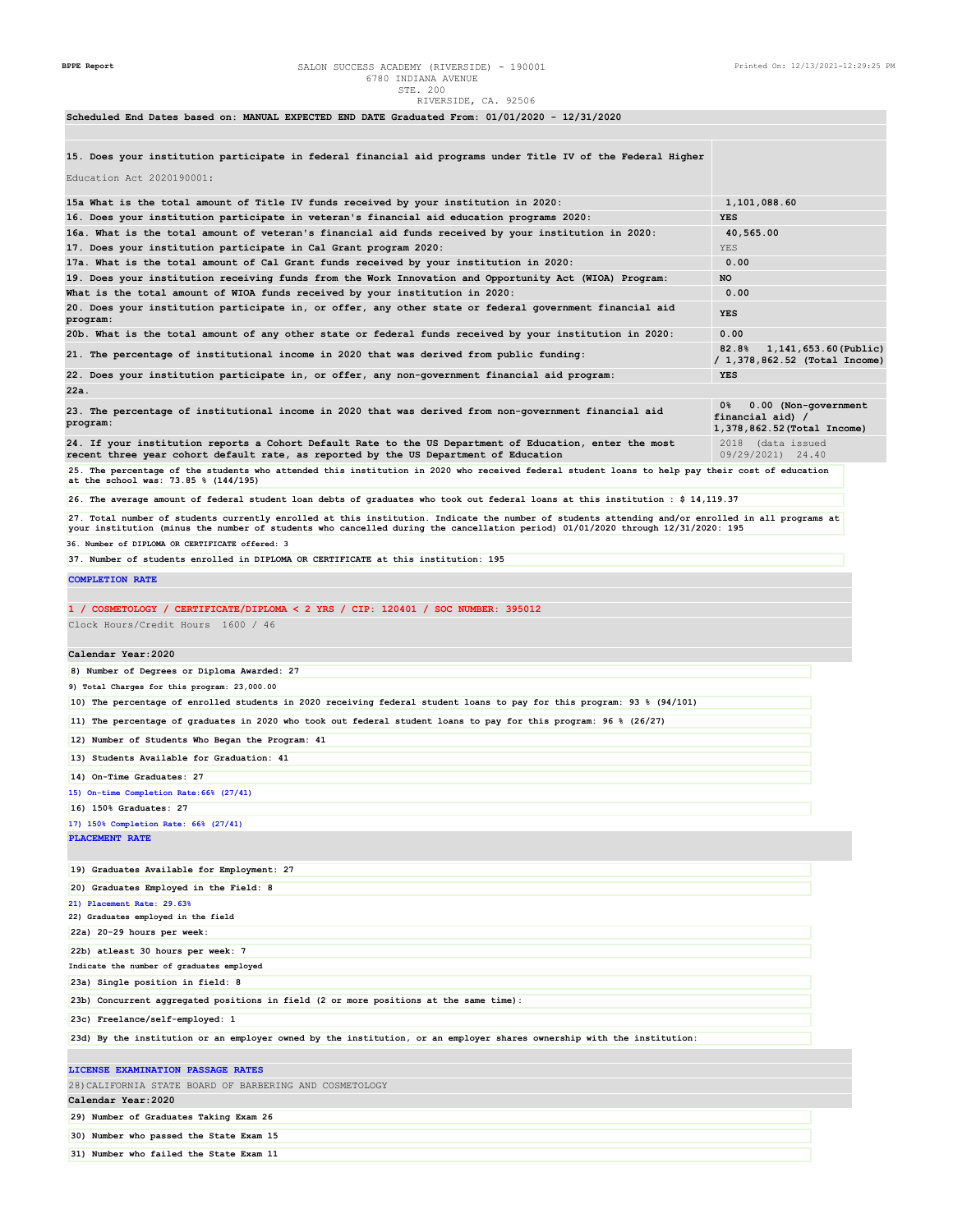| 32 Passage Rate: 57.69%                                                                                                                                                                               |  |
|-------------------------------------------------------------------------------------------------------------------------------------------------------------------------------------------------------|--|
| Calendar Year: 2019                                                                                                                                                                                   |  |
| 37) Number of Graduates Taking Exam 30                                                                                                                                                                |  |
| 38) Number Who Passed the State Exam 20                                                                                                                                                               |  |
| 39) Number who failed the State Exam 10                                                                                                                                                               |  |
| 40 Passage Rate: 66.67%                                                                                                                                                                               |  |
| SALARY AND WAGE INFORMATION                                                                                                                                                                           |  |
| 43) Graduates Available for Employment: 27                                                                                                                                                            |  |
| 44) Graduates Employed in the Field: 8                                                                                                                                                                |  |
| 45) Graduates Employed in the Field Reported receiving the following Salary or Wage                                                                                                                   |  |
| $$1 - $5,000$                                                                                                                                                                                         |  |
| \$5,001-\$10,000                                                                                                                                                                                      |  |
| \$10,001-\$15,000 2                                                                                                                                                                                   |  |
| \$15,001-\$20,000 1                                                                                                                                                                                   |  |
| \$20,001-\$25,000 1                                                                                                                                                                                   |  |
| \$25,001-\$30,000 1                                                                                                                                                                                   |  |
| \$30,001-\$35,000 3                                                                                                                                                                                   |  |
| \$35,001-\$40,000                                                                                                                                                                                     |  |
| \$40,001-\$45,000                                                                                                                                                                                     |  |
| \$45,001-\$50,000                                                                                                                                                                                     |  |
|                                                                                                                                                                                                       |  |
| \$50,001-\$55,000                                                                                                                                                                                     |  |
| \$55,001-\$60,000                                                                                                                                                                                     |  |
| \$60,001-\$65,000                                                                                                                                                                                     |  |
| \$65,001-\$70,000                                                                                                                                                                                     |  |
| \$70,001-\$75,000                                                                                                                                                                                     |  |
| \$75,001-\$80,000                                                                                                                                                                                     |  |
| \$80,001-\$85,000                                                                                                                                                                                     |  |
| \$85,001-\$90,000                                                                                                                                                                                     |  |
| \$90,001-\$100,000                                                                                                                                                                                    |  |
|                                                                                                                                                                                                       |  |
| over \$100,000                                                                                                                                                                                        |  |
| No Salary Information Reported                                                                                                                                                                        |  |
|                                                                                                                                                                                                       |  |
| <b>COMPLETION RATE</b>                                                                                                                                                                                |  |
|                                                                                                                                                                                                       |  |
| 17 / BARBERING / CERTIFICATE/DIPLOMA < 2 YRS / CIP: 120402 / SOC NUMBER: 395011                                                                                                                       |  |
| Clock Hours/Credit Hours 1500 / 43                                                                                                                                                                    |  |
|                                                                                                                                                                                                       |  |
| Calendar Year: 2020                                                                                                                                                                                   |  |
| 8) Number of Degrees or Diploma Awarded: 15<br>9) Total Charges for this program: 21,350.00                                                                                                           |  |
| 10) The percentage of enrolled students in 2020 receiving federal student loans to pay for this program: 79 % (50/63)                                                                                 |  |
| 11) The percentage of graduates in 2020 who took out federal student loans to pay for this program: 83 % (15/18)                                                                                      |  |
|                                                                                                                                                                                                       |  |
| 12) Number of Students Who Began the Program: 30                                                                                                                                                      |  |
| 13) Students Available for Graduation: 30                                                                                                                                                             |  |
| 14) On-Time Graduates: 17<br>15) On-time Completion Rate: 57% (17/30)                                                                                                                                 |  |
| 16) 150% Graduates: 15                                                                                                                                                                                |  |
| 17) 150% Completion Rate: 50% (15/30)                                                                                                                                                                 |  |
| PLACEMENT RATE                                                                                                                                                                                        |  |
|                                                                                                                                                                                                       |  |
| 19) Graduates Available for Employment: 15                                                                                                                                                            |  |
| 20) Graduates Employed in the Field: 11                                                                                                                                                               |  |
| 21) Placement Rate: 73.33%                                                                                                                                                                            |  |
| 22) Graduates employed in the field                                                                                                                                                                   |  |
| 22a) 20-29 hours per week: 1                                                                                                                                                                          |  |
| 22b) atleast 30 hours per week: 9                                                                                                                                                                     |  |
| 23d) By the institution or an employer owned by the institution, or an employer shares ownership with the institution: Indicate the number of graduates employed<br>23a) Single position in field: 11 |  |
| 23b) Concurrent aggregated positions in field (2 or more positions at the same time):                                                                                                                 |  |
|                                                                                                                                                                                                       |  |
| 23c) Freelance/self-employed: 2<br>23d) By the institution or an employer owned by the institution, or an employer shares ownership with the institution:                                             |  |

**LICENSE EXAMINATION PASSAGE RATES** 28)CALIFORNIA STATE BOARD OF BARBERING AND COSMETOLOGY **Calendar Year:2020**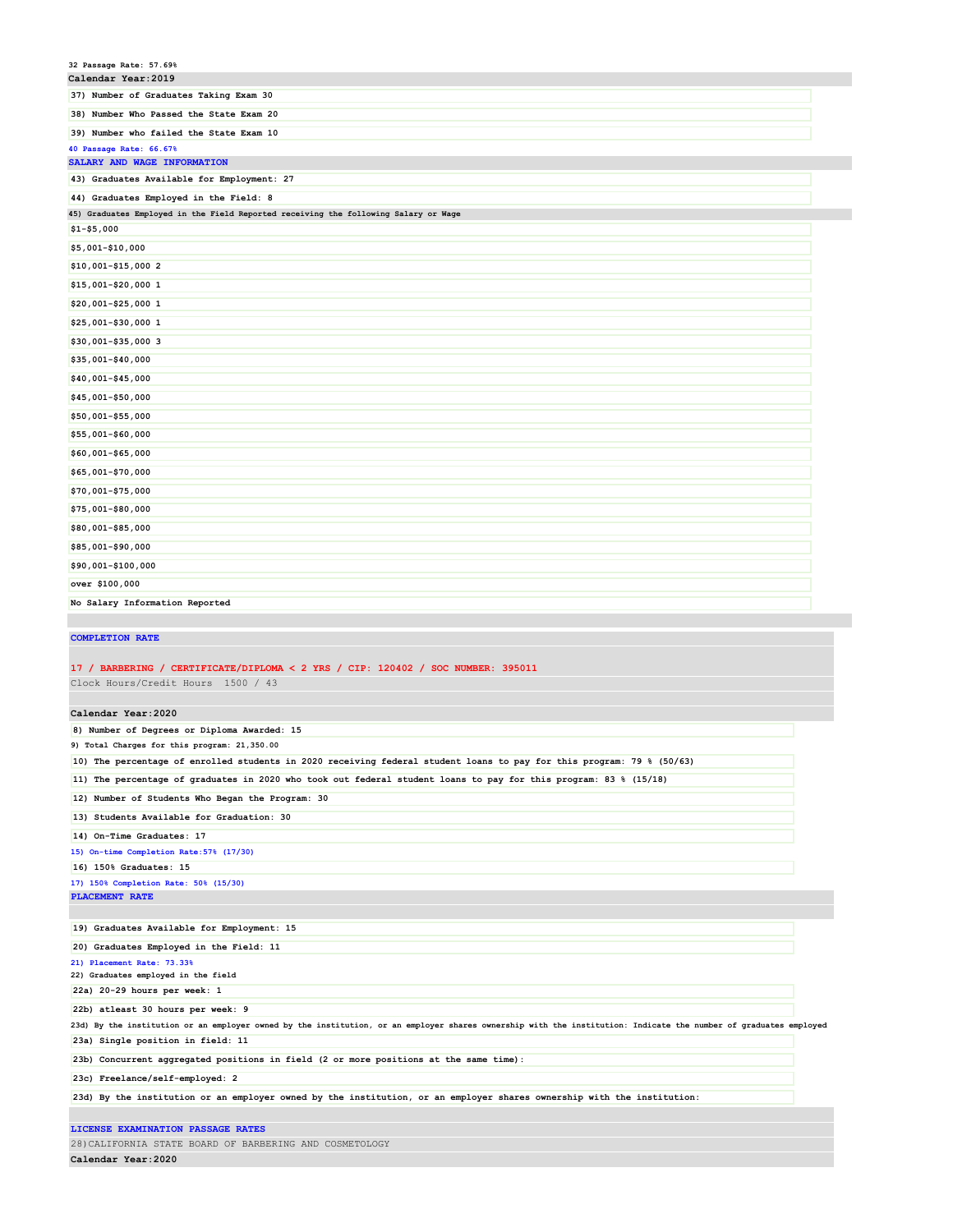| 29) Number of Graduates Taking Exam 9                                               |  |
|-------------------------------------------------------------------------------------|--|
| 30) Number who passed the State Exam 2                                              |  |
| 31) Number who failed the State Exam 7                                              |  |
| 32 Passage Rate: 22.22%                                                             |  |
| Calendar Year: 2019                                                                 |  |
| 37) Number of Graduates Taking Exam 22                                              |  |
| 38) Number Who Passed the State Exam 11                                             |  |
| 39) Number who failed the State Exam 11                                             |  |
| 40 Passage Rate: 50%                                                                |  |
| SALARY AND WAGE INFORMATION                                                         |  |
| 43) Graduates Available for Employment: 15                                          |  |
| 44) Graduates Employed in the Field: 11                                             |  |
| 45) Graduates Employed in the Field Reported receiving the following Salary or Wage |  |
| $$1 - $5,000$                                                                       |  |
| \$5,001-\$10,000                                                                    |  |
| \$10,001-\$15,000 1                                                                 |  |
| \$15,001-\$20,000 3                                                                 |  |
| \$20,001-\$25,000 1                                                                 |  |
| \$25,001-\$30,000 3                                                                 |  |
| \$30,001-\$35,000 2                                                                 |  |
| \$35,001-\$40,000                                                                   |  |
| \$40,001-\$45,000 1                                                                 |  |
| \$45,001-\$50,000                                                                   |  |
| \$50,001-\$55,000                                                                   |  |
| \$55,001-\$60,000                                                                   |  |
| \$60,001-\$65,000                                                                   |  |
| \$65,001-\$70,000                                                                   |  |
| \$70,001-\$75,000                                                                   |  |
| \$75,001-\$80,000                                                                   |  |
| \$80,001-\$85,000                                                                   |  |
| \$85,001-\$90,000                                                                   |  |
| \$90,001-\$100,000                                                                  |  |
| over \$100,000                                                                      |  |
| No Salary Information Reported                                                      |  |

### **COMPLETION RATE**

Π

# **12 / MANICURING/NAIL CARE / CERTIFICATE/DIPLOMA < 2 YRS / CIP: 120410 / SOC NUMBER: 395092**

Clock Hours/Credit Hours 400 / 10

# **Calendar Year:2020**

| 10) The percentage of enrolled students in 2020 receiving federal student loans to pay for this program: 0 % (0/32)<br>11) The percentage of graduates in 2020 who took out federal student loans to pay for this program: 0 % (0/16)<br>12) Number of Students Who Began the Program: 17<br>13) Students Available for Graduation: 17<br>14) On-Time Graduates: 15<br>16) 150% Graduates: 13<br>19) Graduates Available for Employment: 13<br>20) Graduates Employed in the Field: 5<br>22a) 20-29 hours per week:<br>22b) atleast 30 hours per week: 4<br>23d) By the institution or an employer owned by the institution, or an employer shares ownership with the institution: Indicate the number of graduates<br>employed<br>23a) Single position in field: 5<br>23b) Concurrent aggregated positions in field (2 or more positions at the same time):<br>23c) Freelance/self-employed: 3 | 8) Number of Degrees or Diploma Awarded: 13 |  |
|-------------------------------------------------------------------------------------------------------------------------------------------------------------------------------------------------------------------------------------------------------------------------------------------------------------------------------------------------------------------------------------------------------------------------------------------------------------------------------------------------------------------------------------------------------------------------------------------------------------------------------------------------------------------------------------------------------------------------------------------------------------------------------------------------------------------------------------------------------------------------------------------------|---------------------------------------------|--|
|                                                                                                                                                                                                                                                                                                                                                                                                                                                                                                                                                                                                                                                                                                                                                                                                                                                                                                 | 9) Total Charges for this program: 4,500.00 |  |
|                                                                                                                                                                                                                                                                                                                                                                                                                                                                                                                                                                                                                                                                                                                                                                                                                                                                                                 |                                             |  |
|                                                                                                                                                                                                                                                                                                                                                                                                                                                                                                                                                                                                                                                                                                                                                                                                                                                                                                 |                                             |  |
|                                                                                                                                                                                                                                                                                                                                                                                                                                                                                                                                                                                                                                                                                                                                                                                                                                                                                                 |                                             |  |
|                                                                                                                                                                                                                                                                                                                                                                                                                                                                                                                                                                                                                                                                                                                                                                                                                                                                                                 |                                             |  |
|                                                                                                                                                                                                                                                                                                                                                                                                                                                                                                                                                                                                                                                                                                                                                                                                                                                                                                 |                                             |  |
|                                                                                                                                                                                                                                                                                                                                                                                                                                                                                                                                                                                                                                                                                                                                                                                                                                                                                                 | 15) On-time Completion Rate: 88% (15/17)    |  |
|                                                                                                                                                                                                                                                                                                                                                                                                                                                                                                                                                                                                                                                                                                                                                                                                                                                                                                 |                                             |  |
|                                                                                                                                                                                                                                                                                                                                                                                                                                                                                                                                                                                                                                                                                                                                                                                                                                                                                                 | 17) 150% Completion Rate: 76% (13/17)       |  |
|                                                                                                                                                                                                                                                                                                                                                                                                                                                                                                                                                                                                                                                                                                                                                                                                                                                                                                 | <b>PLACEMENT RATE</b>                       |  |
|                                                                                                                                                                                                                                                                                                                                                                                                                                                                                                                                                                                                                                                                                                                                                                                                                                                                                                 |                                             |  |
|                                                                                                                                                                                                                                                                                                                                                                                                                                                                                                                                                                                                                                                                                                                                                                                                                                                                                                 |                                             |  |
|                                                                                                                                                                                                                                                                                                                                                                                                                                                                                                                                                                                                                                                                                                                                                                                                                                                                                                 |                                             |  |
|                                                                                                                                                                                                                                                                                                                                                                                                                                                                                                                                                                                                                                                                                                                                                                                                                                                                                                 | 21) Placement Rate: 38.46%                  |  |
|                                                                                                                                                                                                                                                                                                                                                                                                                                                                                                                                                                                                                                                                                                                                                                                                                                                                                                 | 22) Graduates employed in the field         |  |
|                                                                                                                                                                                                                                                                                                                                                                                                                                                                                                                                                                                                                                                                                                                                                                                                                                                                                                 |                                             |  |
|                                                                                                                                                                                                                                                                                                                                                                                                                                                                                                                                                                                                                                                                                                                                                                                                                                                                                                 |                                             |  |
|                                                                                                                                                                                                                                                                                                                                                                                                                                                                                                                                                                                                                                                                                                                                                                                                                                                                                                 |                                             |  |
|                                                                                                                                                                                                                                                                                                                                                                                                                                                                                                                                                                                                                                                                                                                                                                                                                                                                                                 |                                             |  |
|                                                                                                                                                                                                                                                                                                                                                                                                                                                                                                                                                                                                                                                                                                                                                                                                                                                                                                 |                                             |  |
|                                                                                                                                                                                                                                                                                                                                                                                                                                                                                                                                                                                                                                                                                                                                                                                                                                                                                                 |                                             |  |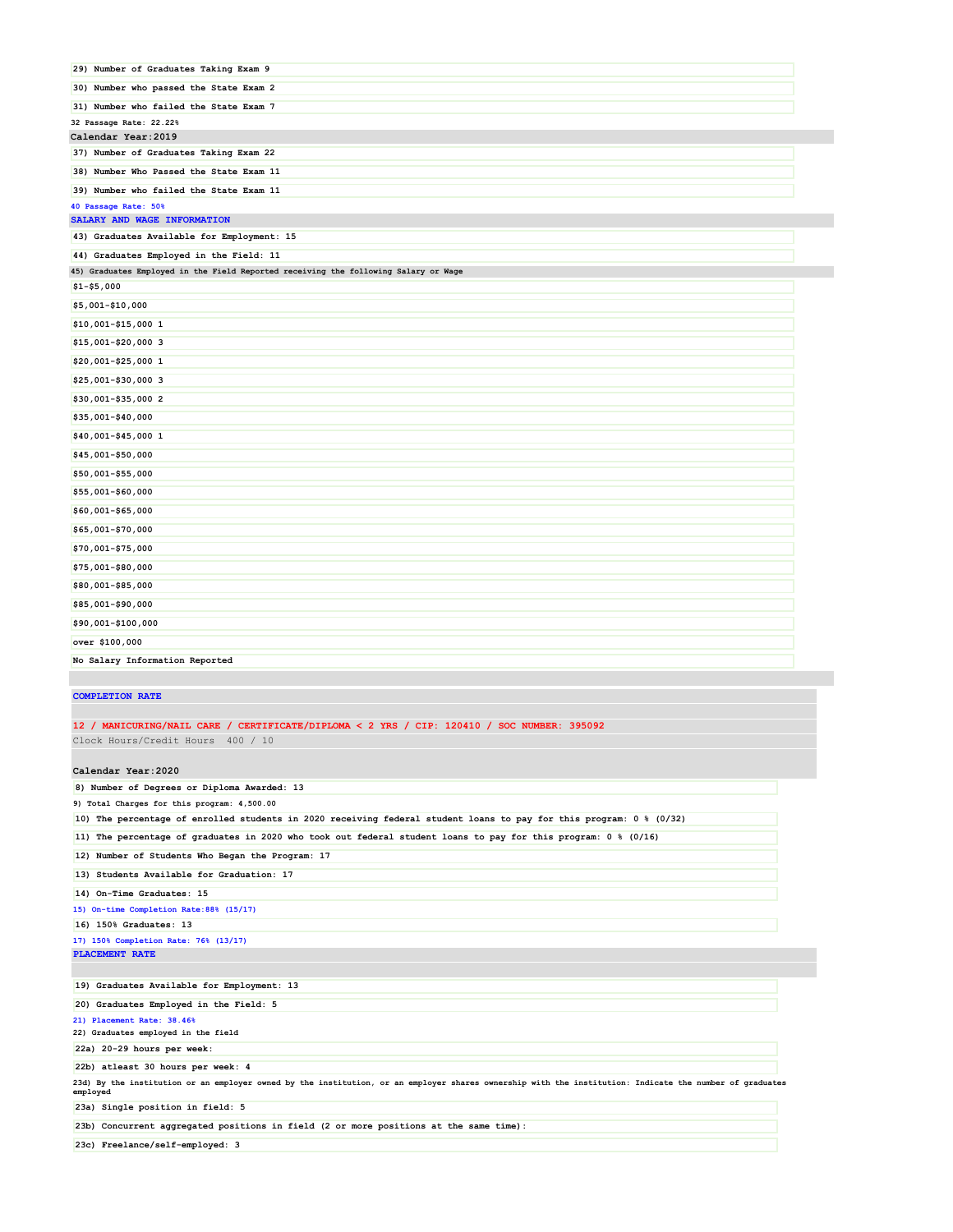**23d) By the institution or an employer owned by the institution, or an employer shares ownership with the institution:**

| LICENSE EXAMINATION PASSAGE RATES                                                   |  |
|-------------------------------------------------------------------------------------|--|
| 28) CALIFORNIA STATE BOARD OF BARBERING AND COSMETOLOGY                             |  |
| Calendar Year: 2020                                                                 |  |
| 29) Number of Graduates Taking Exam 8                                               |  |
| 30) Number who passed the State Exam 6                                              |  |
| 31) Number who failed the State Exam 2                                              |  |
| 32 Passage Rate: 75%                                                                |  |
| Calendar Year: 2019                                                                 |  |
| 37) Number of Graduates Taking Exam 13                                              |  |
| 38) Number Who Passed the State Exam 6                                              |  |
| 39) Number who failed the State Exam 7                                              |  |
| 40 Passage Rate: 46.15%                                                             |  |
| SALARY AND WAGE INFORMATION                                                         |  |
| 43) Graduates Available for Employment: 13                                          |  |
| 44) Graduates Employed in the Field: 5                                              |  |
| 45) Graduates Employed in the Field Reported receiving the following Salary or Wage |  |
| $$1 - $5,0001$                                                                      |  |
| \$5,001-\$10,000                                                                    |  |
| \$10,001-\$15,000 1                                                                 |  |
| \$15,001-\$20,000 1                                                                 |  |
| \$20,001-\$25,000 1                                                                 |  |
| \$25,001-\$30,000                                                                   |  |
| \$30,001-\$35,000 1                                                                 |  |
| \$35,001-\$40,000                                                                   |  |
| \$40,001-\$45,000                                                                   |  |
| \$45,001-\$50,000                                                                   |  |
| \$50,001-\$55,000                                                                   |  |
| \$55,001-\$60,000                                                                   |  |
| \$60,001-\$65,000                                                                   |  |
| \$65,001-\$70,000                                                                   |  |
| \$70,001-\$75,000                                                                   |  |
| \$75,001-\$80,000                                                                   |  |
| \$80,001-\$85,000                                                                   |  |
| \$85,001-\$90,000                                                                   |  |
| \$90,001-\$100,000                                                                  |  |
| over \$100,000                                                                      |  |
| No Salary Information Reported                                                      |  |

#### **COMPLETION RATE**

#### **21 / BARBERING / / CIP: / SOC NUMBER: 0**

Clock Hours/Credit Hours 0 / 0

### **Calendar Year:2020**

| 8) Number of Degrees or Diploma Awarded:                                                                           |
|--------------------------------------------------------------------------------------------------------------------|
| 9) Total Charges for this program: 0.00                                                                            |
| 10) The percentage of enrolled students in 2020 receiving federal student loans to pay for this program: 0 % (0/0) |
| 11) The percentage of graduates in 2020 who took out federal student loans to pay for this program: 0 % (0/0)      |
| 12) Number of Students Who Began the Program:                                                                      |
| 13) Students Available for Graduation:                                                                             |
| 14) On-Time Graduates:                                                                                             |
| 15) On-time Completion Rate: 0% (0/0)                                                                              |
| 16) 150% Graduates:                                                                                                |
| 17) 150% Completion Rate: 0% (0/0)                                                                                 |
| PLACEMENT RATE                                                                                                     |
|                                                                                                                    |
| 19) Graduates Available for Employment:                                                                            |
| 20) Graduates Employed in the Field:                                                                               |
| 21) Placement Rate: 0%                                                                                             |
| 22) Graduates employed in the field                                                                                |
| 22a) 20-29 hours per week:                                                                                         |
| 22b) atleast 30 hours per week:                                                                                    |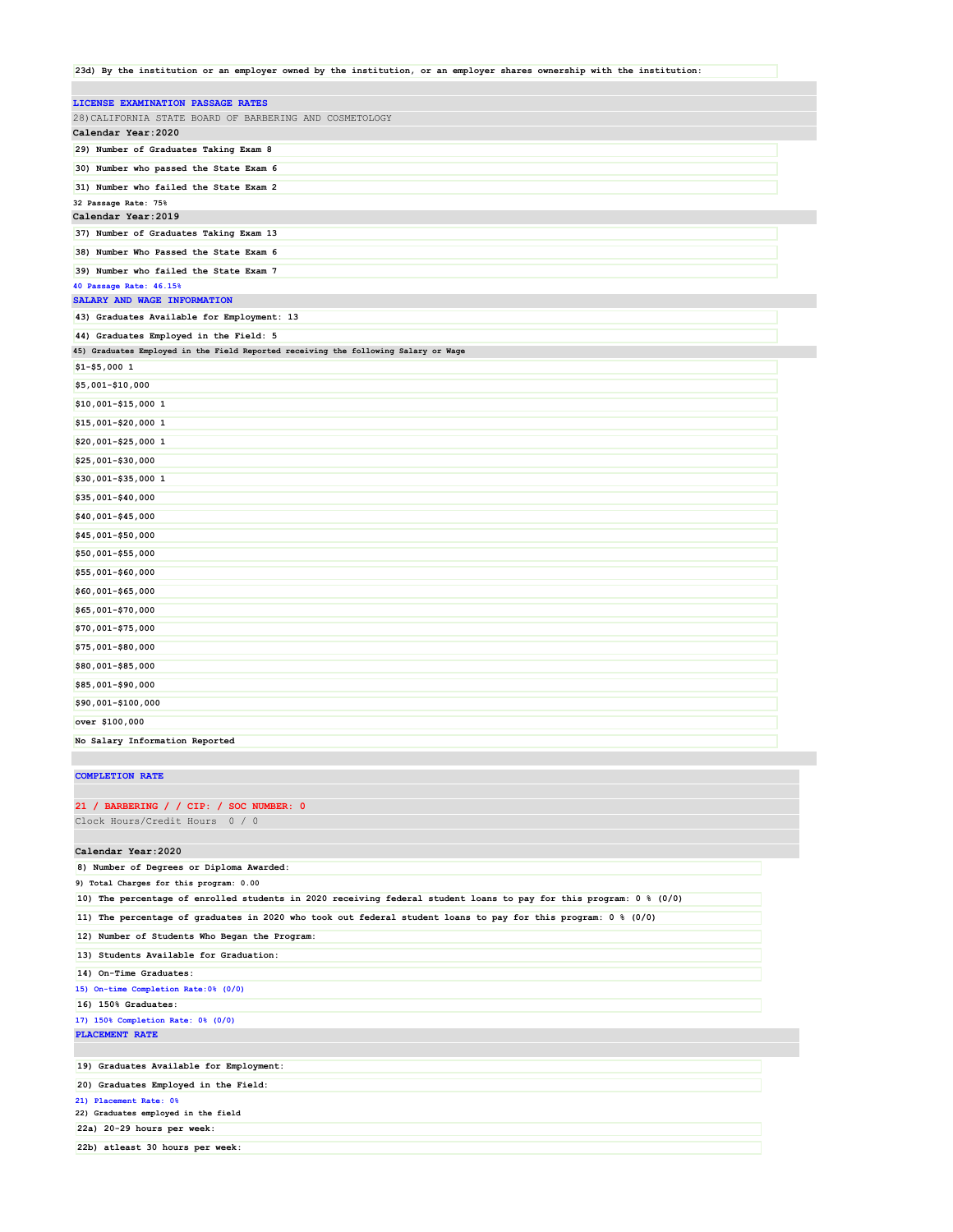**23d) By the institution or an employer owned by the institution, or an employer shares ownership with the institution: Indicate the number of graduates**

| roo, by the institution of an employer owned by the institution, of an employer shares ownership with the institution: indicate the number of graduates<br>employed |  |
|---------------------------------------------------------------------------------------------------------------------------------------------------------------------|--|
| 23a) Single position in field:                                                                                                                                      |  |
| 23b) Concurrent aggregated positions in field (2 or more positions at the same time):                                                                               |  |
| 23c) Freelance/self-employed:                                                                                                                                       |  |
| 23d) By the institution or an employer owned by the institution, or an employer shares ownership with the institution:                                              |  |
|                                                                                                                                                                     |  |
| LICENSE EXAMINATION PASSAGE RATES                                                                                                                                   |  |
| Calendar Year: 2020                                                                                                                                                 |  |
| 29) Number of Graduates Taking Exam                                                                                                                                 |  |
| 30) Number who passed the State Exam                                                                                                                                |  |
| 31) Number who failed the State Exam                                                                                                                                |  |
| 32 Passage Rate: 0%                                                                                                                                                 |  |
| Calendar Year: 2019                                                                                                                                                 |  |
| 37) Number of Graduates Taking Exam                                                                                                                                 |  |
| 38) Number Who Passed the State Exam                                                                                                                                |  |
| 39) Number who failed the State Exam                                                                                                                                |  |
| 40 Passage Rate: 0%                                                                                                                                                 |  |
| SALARY AND WAGE INFORMATION<br>43) Graduates Available for Employment:                                                                                              |  |
|                                                                                                                                                                     |  |
| 44) Graduates Employed in the Field:<br>45) Graduates Employed in the Field Reported receiving the following Salary or Wage                                         |  |
| $$1 - $5,000$                                                                                                                                                       |  |
| \$5,001-\$10,000                                                                                                                                                    |  |
| \$10,001-\$15,000                                                                                                                                                   |  |
|                                                                                                                                                                     |  |
| \$15,001-\$20,000                                                                                                                                                   |  |
| \$20,001-\$25,000                                                                                                                                                   |  |
| \$25,001-\$30,000                                                                                                                                                   |  |
| \$30,001-\$35,000                                                                                                                                                   |  |
| \$35,001-\$40,000                                                                                                                                                   |  |
| \$40,001-\$45,000                                                                                                                                                   |  |
| \$45,001-\$50,000                                                                                                                                                   |  |
| \$50,001-\$55,000                                                                                                                                                   |  |
| \$55,001-\$60,000                                                                                                                                                   |  |
| \$60,001-\$65,000                                                                                                                                                   |  |
| \$65,001-\$70,000                                                                                                                                                   |  |
| \$70,001-\$75,000                                                                                                                                                   |  |
| \$75,001-\$80,000                                                                                                                                                   |  |
| \$80,001-\$85,000                                                                                                                                                   |  |
|                                                                                                                                                                     |  |
| \$85,001-\$90,000                                                                                                                                                   |  |
| \$90,001-\$100,000                                                                                                                                                  |  |
| over \$100,000                                                                                                                                                      |  |
| No Salary Information Reported                                                                                                                                      |  |

**COMPLETION RATE**

**20) Graduates Employed in the Field:**

# **20 / Cosmetology / / CIP: / SOC NUMBER: 0** Clock Hours/Credit Hours 0 / 0 **Calendar Year:2020 8) Number of Degrees or Diploma Awarded: 9) Total Charges for this program: 0.00 10) The percentage of enrolled students in 2020 receiving federal student loans to pay for this program: 0 % (0/0) 11) The percentage of graduates in 2020 who took out federal student loans to pay for this program: 0 % (0/0) 12) Number of Students Who Began the Program: 13) Students Available for Graduation: 14) On-Time Graduates: 15) On-time Completion Rate:0% (0/0) 16) 150% Graduates: 17) 150% Completion Rate: 0% (0/0) PLACEMENT RATE 19) Graduates Available for Employment:**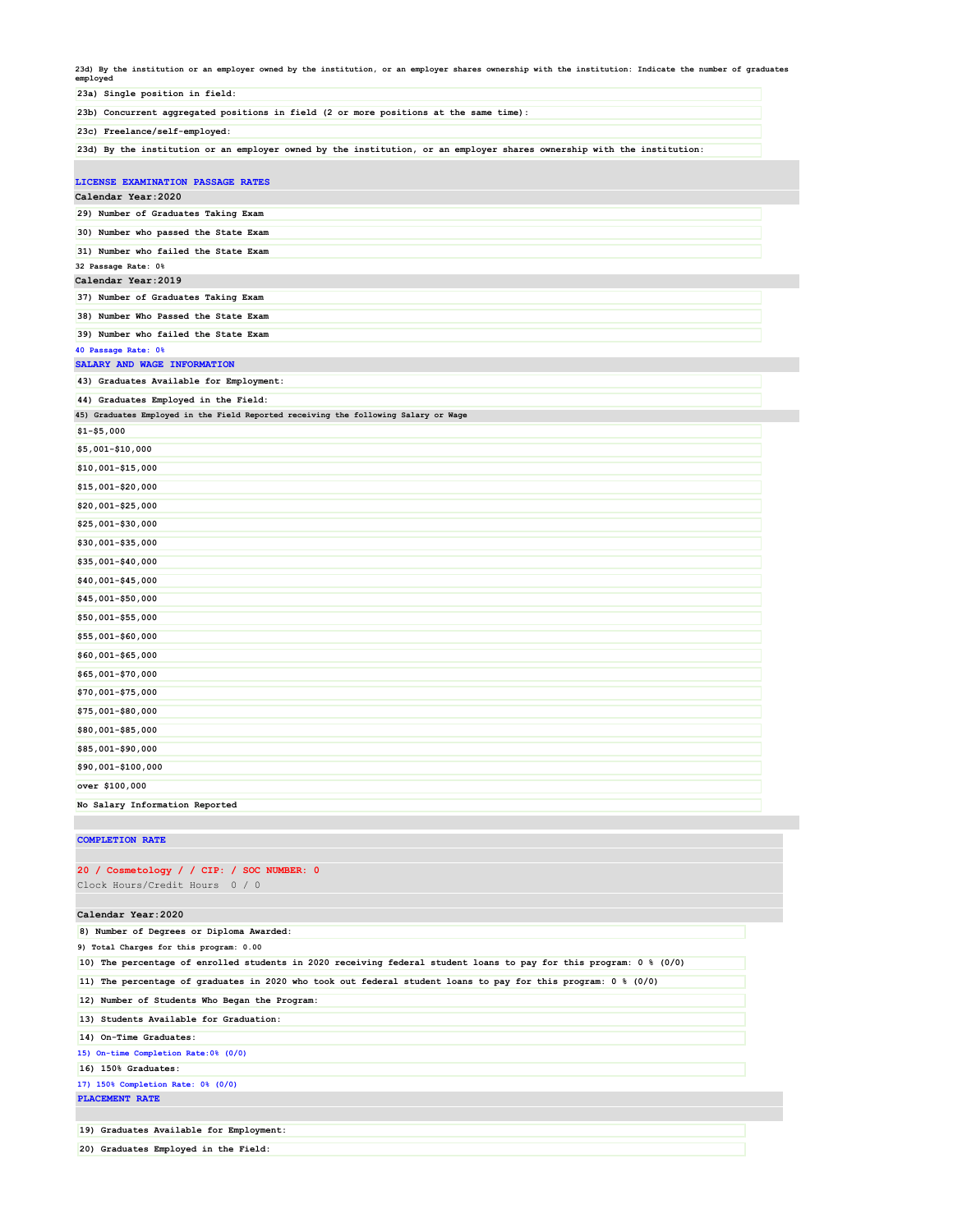| 21) Placement Rate: 0%<br>22) Graduates employed in the field                                                                                                       |
|---------------------------------------------------------------------------------------------------------------------------------------------------------------------|
| 22a) 20-29 hours per week:                                                                                                                                          |
| 22b) atleast 30 hours per week:                                                                                                                                     |
| 23d) By the institution or an employer owned by the institution, or an employer shares ownership with the institution: Indicate the number of<br>graduates employed |
| 23a) Single position in field:                                                                                                                                      |
| 23b) Concurrent aggregated positions in field (2 or more positions at the same time):                                                                               |
| 23c) Freelance/self-employed:                                                                                                                                       |
| 23d) By the institution or an employer owned by the institution, or an employer shares ownership with the institution:                                              |
| LICENSE EXAMINATION PASSAGE RATES                                                                                                                                   |
| Calendar Year: 2020                                                                                                                                                 |
| 29) Number of Graduates Taking Exam                                                                                                                                 |
| 30) Number who passed the State Exam                                                                                                                                |
| 31) Number who failed the State Exam                                                                                                                                |
| 32 Passage Rate: 0%                                                                                                                                                 |
| Calendar Year: 2019                                                                                                                                                 |
| 37) Number of Graduates Taking Exam                                                                                                                                 |
| 38) Number Who Passed the State Exam                                                                                                                                |
| 39) Number who failed the State Exam                                                                                                                                |
| 40 Passage Rate: 0%                                                                                                                                                 |
| SALARY AND WAGE INFORMATION                                                                                                                                         |
| 43) Graduates Available for Employment:                                                                                                                             |
| 44) Graduates Employed in the Field:                                                                                                                                |
| 45) Graduates Employed in the Field Reported receiving the following Salary or Wage                                                                                 |
| $$1 - $5,000$                                                                                                                                                       |
| \$5,001-\$10,000                                                                                                                                                    |
| \$10,001-\$15,000                                                                                                                                                   |
| \$15,001-\$20,000                                                                                                                                                   |
| \$20,001-\$25,000                                                                                                                                                   |
| \$25,001-\$30,000                                                                                                                                                   |
| \$30,001-\$35,000                                                                                                                                                   |
| \$35,001-\$40,000                                                                                                                                                   |
| \$40,001-\$45,000                                                                                                                                                   |
| \$45,001-\$50,000                                                                                                                                                   |
| \$50,001-\$55,000                                                                                                                                                   |
| \$55,001-\$60,000                                                                                                                                                   |
| \$60,001-\$65,000                                                                                                                                                   |
| \$65,001-\$70,000                                                                                                                                                   |
|                                                                                                                                                                     |
| \$70,001-\$75,000                                                                                                                                                   |
| \$75,001-\$80,000                                                                                                                                                   |
| \$80,001-\$85,000                                                                                                                                                   |
| \$85,001-\$90,000                                                                                                                                                   |
|                                                                                                                                                                     |
| \$90,001-\$100,000                                                                                                                                                  |
| over \$100,000                                                                                                                                                      |
| No Salary Information Reported                                                                                                                                      |
|                                                                                                                                                                     |

### **COMPLETION RATE**

## **19 / MUD MAKEUP / / CIP: / SOC NUMBER: 0**

Clock Hours/Credit Hours 0 / 0

#### **Calendar Year:2020**

**8) Number of Degrees or Diploma Awarded:**

**9) Total Charges for this program: 1,299.00**

**10) The percentage of enrolled students in 2020 receiving federal student loans to pay for this program: 0 % (0/0)**

**11) The percentage of graduates in 2020 who took out federal student loans to pay for this program: 0 % (0/0)**

**12) Number of Students Who Began the Program:**

**13) Students Available for Graduation:**

**14) On-Time Graduates:**

**15) On-time Completion Rate:0% (0/0)**

**16) 150% Graduates:**

**17) 150% Completion Rate: 0% (0/0)**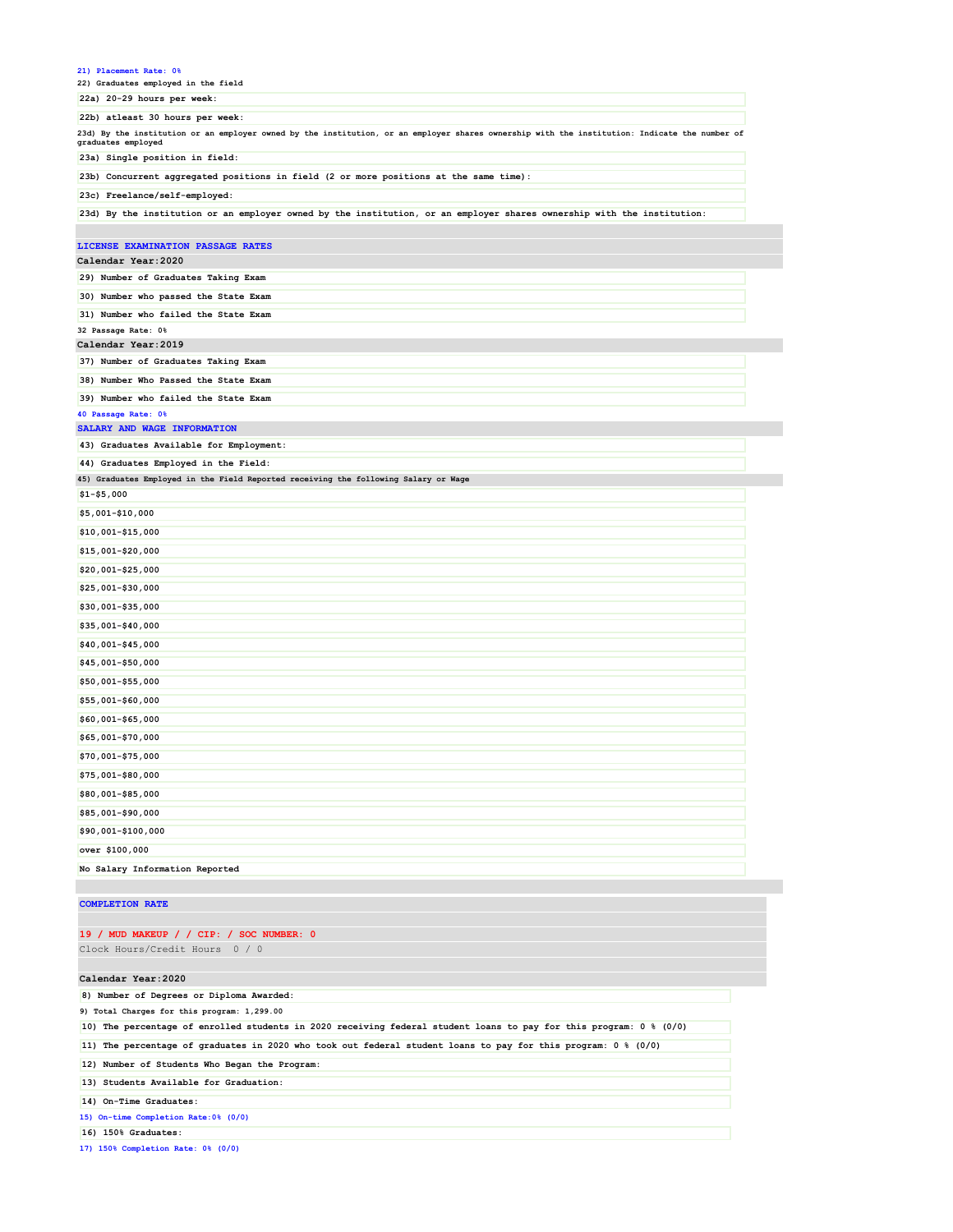# **PLACEMENT RATE 19) Graduates Available for Employment: 20) Graduates Employed in the Field: 21) Placement Rate: 0% 22) Graduates employed in the field 22a) 20-29 hours per week: 22b) atleast 30 hours per week:**

**23d) By the institution or an employer owned by the institution, or an employer shares ownership with the institution: Indicate the number of graduates employed**

**23a) Single position in field:**

**23b) Concurrent aggregated positions in field (2 or more positions at the same time):**

**23c) Freelance/self-employed:**

**23d) By the institution or an employer owned by the institution, or an employer shares ownership with the institution:**

# **LICENSE EXAMINATION PASSAGE RATES Calendar Year:2020 29) Number of Graduates Taking Exam 30) Number who passed the State Exam 31) Number who failed the State Exam 32 Passage Rate: 0% Calendar Year:2019 37) Number of Graduates Taking Exam 38) Number Who Passed the State Exam 39) Number who failed the State Exam 40 Passage Rate: 0% SALARY AND WAGE INFORMATION 43) Graduates Available for Employment: 44) Graduates Employed in the Field: 45) Graduates Employed in the Field Reported receiving the following Salary or Wage \$1-\$5,000 \$5,001-\$10,000 \$10,001-\$15,000 \$15,001-\$20,000 \$20,001-\$25,000 \$25,001-\$30,000 \$30,001-\$35,000 \$35,001-\$40,000 \$40,001-\$45,000 \$45,001-\$50,000 \$50,001-\$55,000 \$55,001-\$60,000 \$60,001-\$65,000 \$65,001-\$70,000 \$70,001-\$75,000 \$75,001-\$80,000 \$80,001-\$85,000 \$85,001-\$90,000 \$90,001-\$100,000 over \$100,000 No Salary Information Reported**

#### **REPORT LEGEND**

**8. Number of Degrees, Diplomas or Certificates Awarded to graduates scheduled to complete in the reporting year?** Indicate the number of graduates who received a degree, diploma or certificate in the reporting year, who were<br>scheduled to complete 100% of the published program length within the reporting year.

**12. Number of Students Who Began the Program?** Indicate the number of students who were scheduled to complete the program in the year reporting year, exclude all students who cancelled during the cancellation period.

**13. Students Available for Graduation?** Indicate the number of students available for graduation in the reporting year, for the program being reported. This number should be the number of students who began the program (#12 above) minus the number of students who have died, been incarcerated or been called to active military duty.

**14. On-time Graduates?** Of the students available for graduation (#13 above), indicate the number of students who completed the program within 100% of the published program length, in the reporting year.

**15. Completion Rate?** Divide the number of On-Time Graduates (#14 above) by the number of Students Available for Graduation (#13 above)..